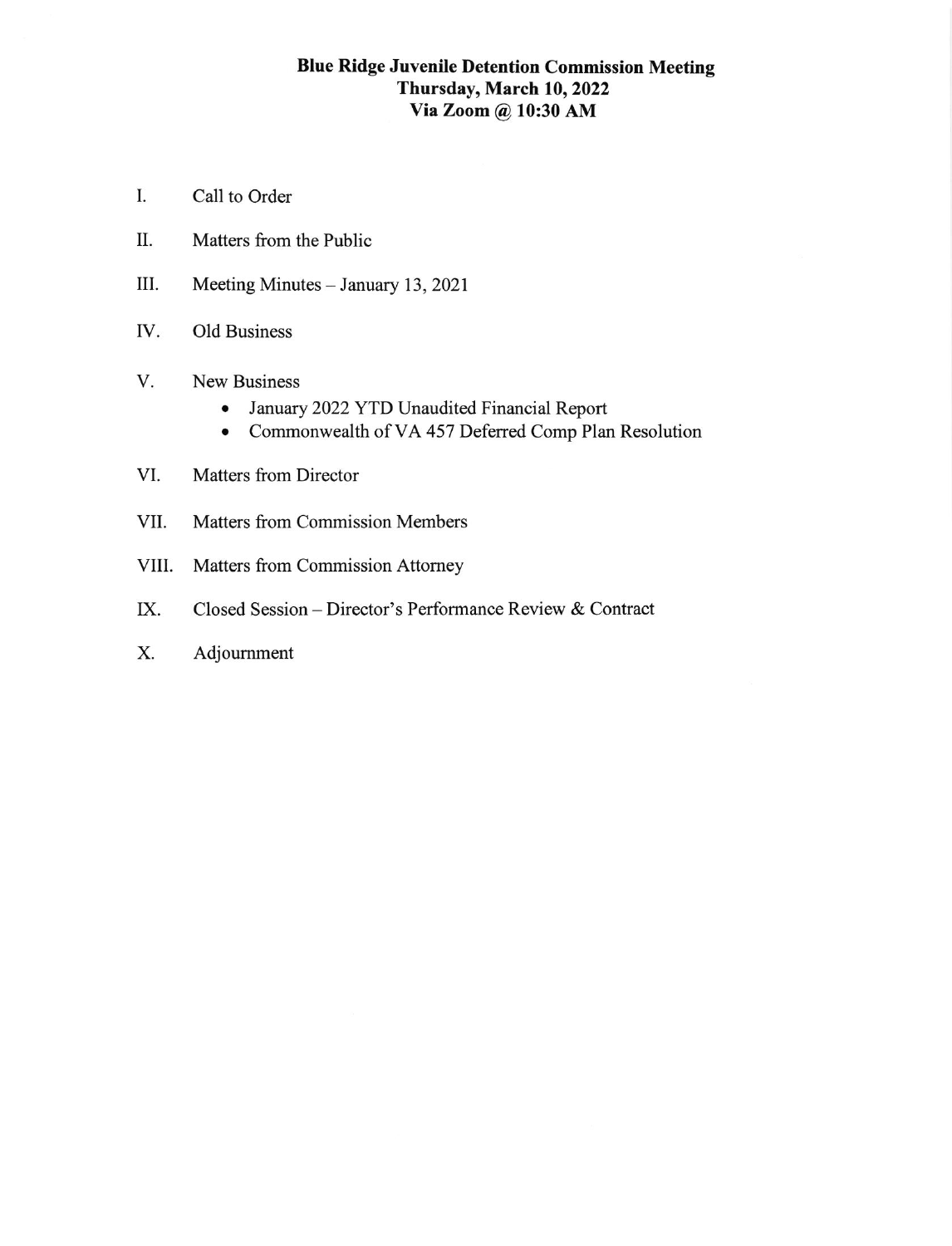## Blue Ridge Juvenile Detention Commission Meeting January 13,2022

A scheduled meeting of the Blue Ridge Juvenile Detention Commission was held on January 13, 2022 @ 1O:3O AM via Zoom. The meeting was held electronically due to the COVID-19 pandemic and the declaration of a local emergency by Albemarle county that remains in effect.

Members Attending: Doug Walker (County of Albemarle), Ashtey Reynolds Marshall (City of Charlottesville), John Egertson (County of Culpeper), Eric Dahl (County of Fluvanna), Tracy Morris (County of Greene)

Others Attending: Jay Boland, Jodi Dillow, Jeff Gore, Ann Shawver

#### I. Call to Order

The meeting was called to order by Mr. Walker at 10:36 AM

#### [. Chairperson Rotation

The new chairperson will be Mr. Taylor, however since he is not present at this time, Mr. Walker will chair the meeting.

### Ш. Matters from the Public

None.

#### IV Meeting Minutes

A motion was offered by Mr. Dahl and seconded by Ms. Marshall to approve the December 9, 2021 meeting minutes. The motion was approved by a 5-0 voice call vote.

#### v Old Business

. Mid-Year Pav lncrease - Mr. Boland presented and discussion followed. A motion was offered by Ms. Marshall and seconded by Mr. Dahl to approve a 6% mid-year pay increase effective December 1, 2021 , or as soon as Albemarle Payroll is able to accomplish the change due to the recent implementation of the Payroll Clarity Project. The motion was approved by a 5-0 voice call vote. The Commission requested BRJD conduct a compensation study.

#### VI **New Business**

FY23 Budget- Ms. Shawver presented the proposed FY23 budget and discussion followed. lt was noted that the budget does not include a pay increase for staff and that the compensation study may result in an adjustment to salaries. A motion was offered by Mr. Dahl and seconded by Mr. Egertson to approve the FY23 budget with any salary increases to come from vacancy savings. The motion was approved by a 5-0 voice call vote.

#### v[. Matters from Director

Mr. Boland gave an update to the Commission on the following items

- . We currently have 6 Resident Advisor vacancies
- . DJJ Certification audit has been scheduled for February
- 3 staff cases of COVID; zero resident cases

#### VIII. Matters from Commission Members

. Mr. Walker stated that the local Emergency Ordinance is still in place for Albemarle County and they are not having any in-person meetings. After the local emergency ordinance is lifted there is a 12 month period to transition back to in-person meetings. Ms. Marshall stated that Charlottesville is still under an emergency ordinance and City Council has no plan to lift it at this time.